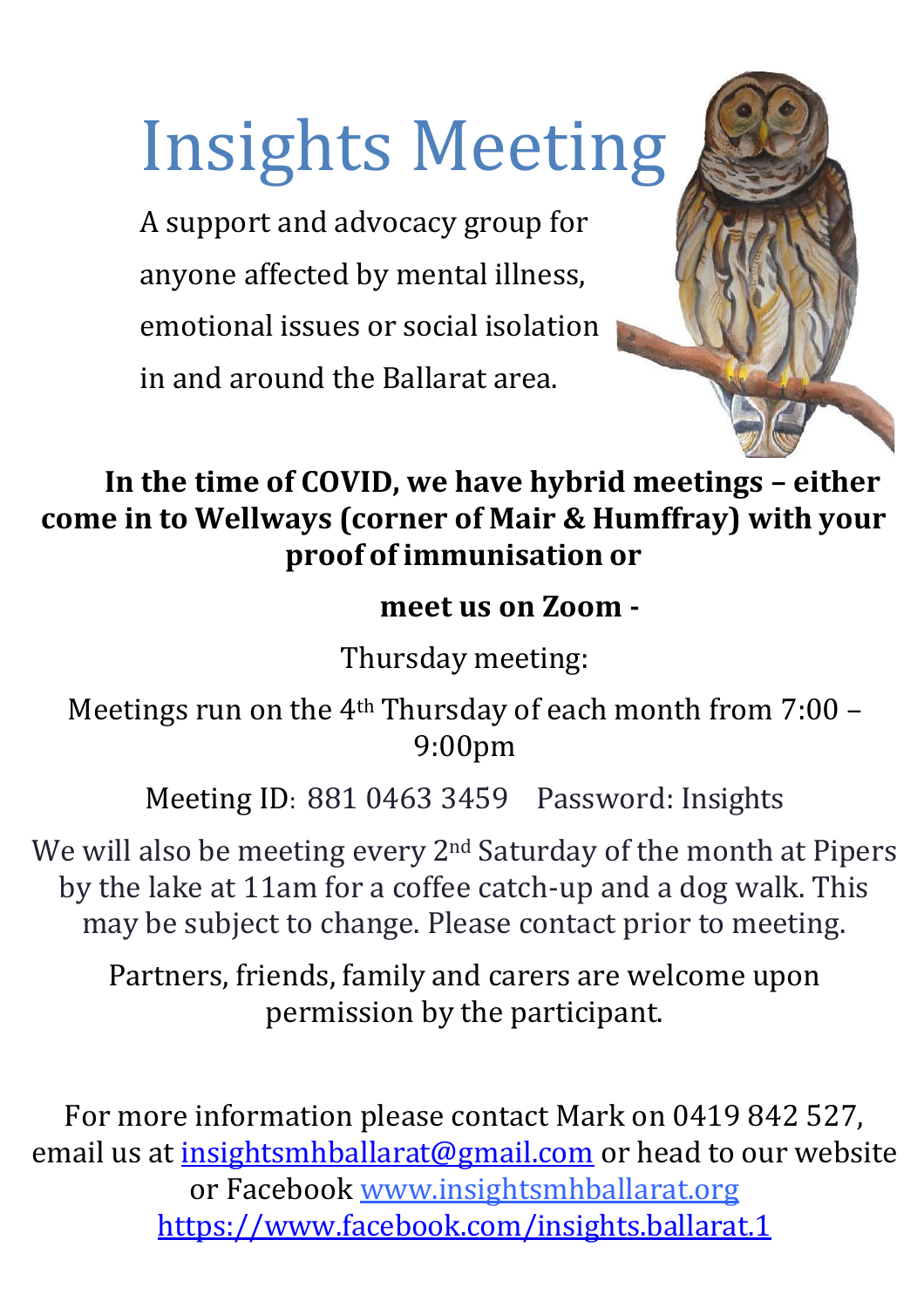# **Saturday 14th May**

Walk with dogs at the Lake Meeting starts at Pipers by the Lake 11am followed by a walk around the markets.



We are making a submission to the

Federal Royal Commission on Violence,

Abuse, Neglect and Exploitation

of People with a Disability 7-9pm Come face to face or call in on Zoom and join us for the discussion

Zoom Meeting ID: 881 0463 3459 Passcode: Insights

## **Saturday 11th June**

Coffee catch-up at Pipers by the Lake, 11am. Followed by a walk around the lake with your dog May be subject to change depending on day.